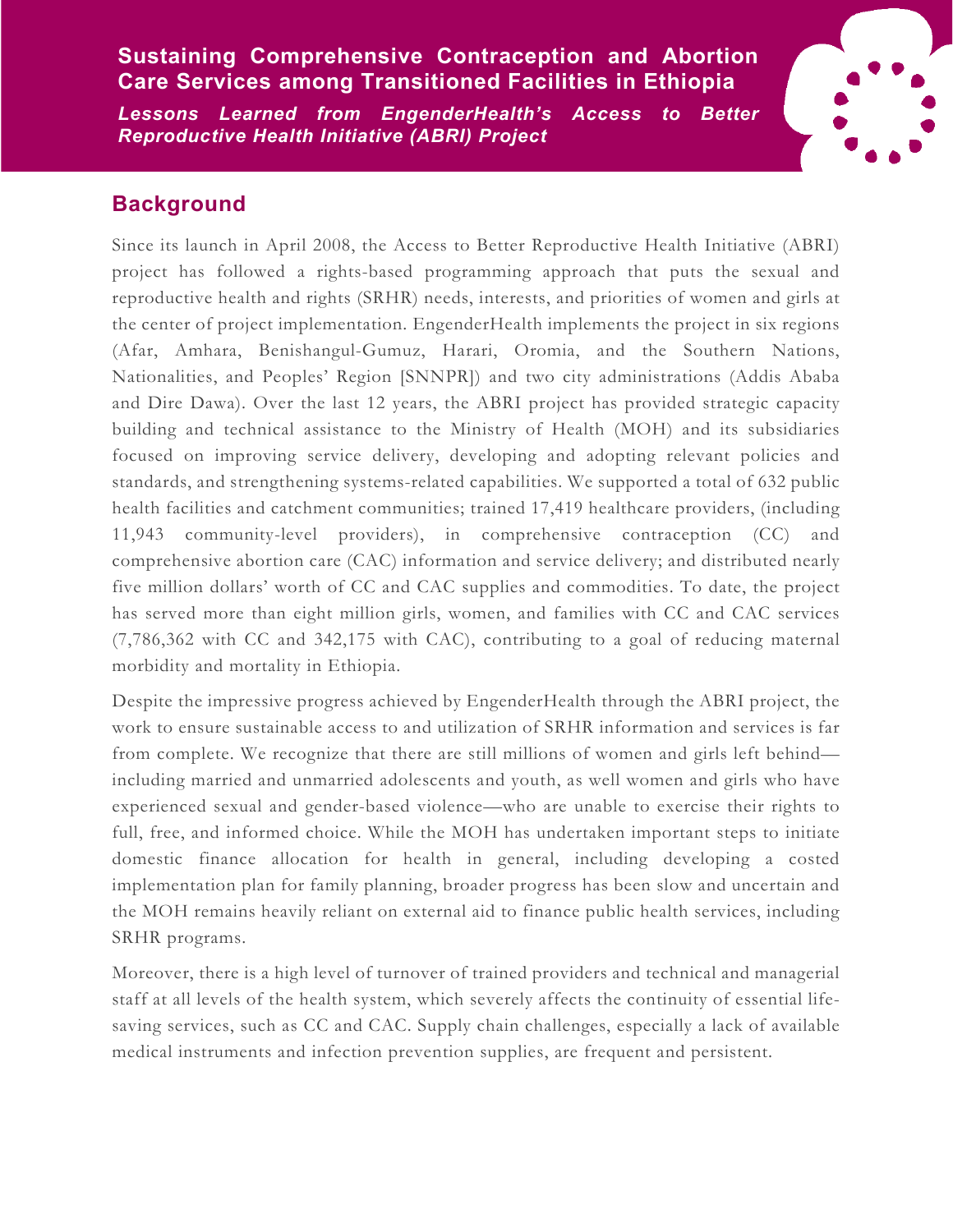Beginning in March 2019, the MOH and our donor directed the project to move beyond the current focus of supporting direct service delivery toward enabling the MOH to take full ownership and accountability for sustaining CC and CAC service delivery. While EngenderHealth has been providing system strengthening support to the MOH throughout the life of the ABRI project, this new guidance called for a paradigm shift in our approach, requiring us to transition the core functions that we used to carry out directly to the MOH. This transition will contribute to building a more resilient public health system capable of delivering uninterrupted essential services.

#### **EngenderHealth's ABRI Transition Plan**

**Definition:** A systematic process of handing over critical CC- and CAC-related technical assistance for service delivery, quality assurance, and health system strengthening functions to the MOH and its subsidiaries. After the transition, the MOH and regional health bureaus will sustain uninterrupted provision of CC and CAC services.

**Goal:** To contribute to building a more resilient public health system that will deliver uninterrupted essential services at scale and serve more people in more places. The transition will focus on building the capacity of woreda health offices and primary healthcare units to deliver integrated CC and CAC services within reproductive, maternal, neonatal, child, and adolescent health programs.

**Timeline:** Between January 2020 and December 2021, EngenderHealth will transition 632 public health facilities to the MOH (100% of project-supported facilities). We transitioned 50% of sites by the end of 2020 and will transition the remaining 50% by the end of 2021.

**Process:** EngenderHealth will follow a streamlined and systematic process to ensure a smooth and seamless transition. Key steps will include co-designing, signing memoranda of understanding, providing tailored support, tapering, and capturing and sharing learning.

To this end, in 2020, ABRI developed a plan for the sustainability and transition of healthcare facilities. The plan aimed to transition support for mature healthcare facilities from the ABRI project to woreda health offices. We developed the transition plan in coordination with regional health bureaus, zonal health departments, woreda health offices, and healthcare facilities that were simultaneously developing a sustainability action plan, which divided responsibilities across all government structures to ensure high-quality CC and CAC services. During the planning meeting, participants identified conditions and mechanisms to ensure successful transitioning and sustainability, including: (1) building the capacity of government partners to conduct supportive supervision and performance reviews, (2) strengthening supply chain management, (3) providing structured on-the-job training (SOJT), and (4) implementing catchment-based mentoring.

In 2020, ABRI transitioned 355 healthcare facilities to woreda health offices. In 2021, we will transition the remaining 277 healthcare facilities. In November and December 2020, ABRI conducted a qualitative study to assess the readiness and performance of transitioned and transitioning healthcare facilities for sustaining CC and CAC services. The aim of this report is to share health facility managers' and other stakeholders' perspectives related to the extent to which high-quality CC and CAC services have been sustained among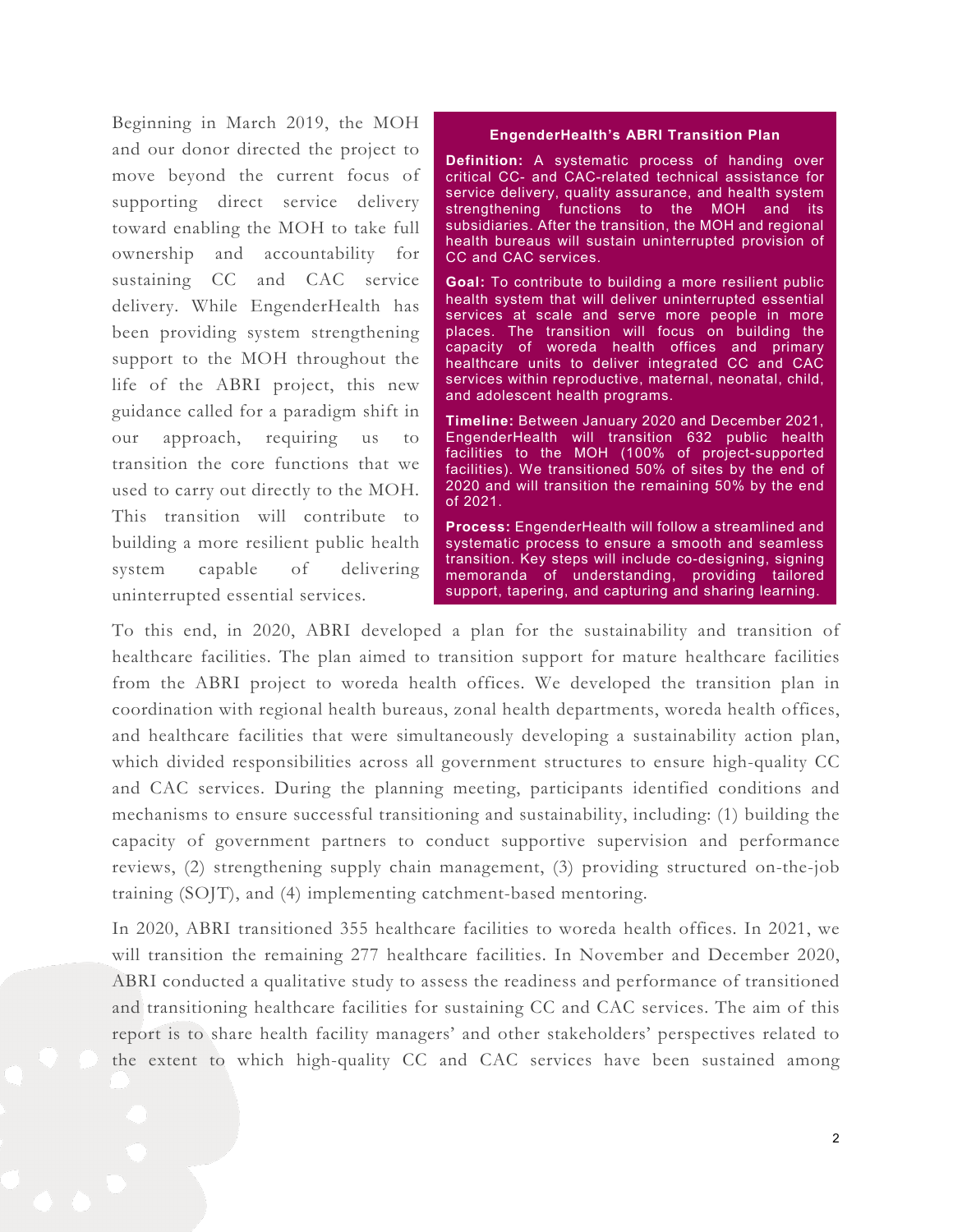transitioned facilities and to review the extent to which these activities have ensured sustainability of project interventions.

### **Methodology**

We conducted a qualitative study in three regional states (Amhara, Oromia, and SNNP) and one city administration (Addis Ababa). We enrolled 39 key informants (KIs) (75% male) from healthcare facilities, woreda health offices, zonal health departments, and regional health bureaus. The study team purposely selected these KIs because of their current positions and their experience with CC and CAC services, with most KIs having served for more than five years in their current positions (59%). The study team asked the KIs a series of questions related to successes, challenges, and sustainability strategies of the ABRI project using a semi-structured questionnaire. The study team coded the data and implemented a thematic-based analysis. Investigators identified themes based on the interview guide and related to barriers and facilitators associated with sustaining uninterrupted availability of high-quality CC and CAC services, as well as the project sustainability and exit strategies.

### **Key Findings**

# **Success Factors in Sustaining Uninterrupted Availability of CC and CAC Services**

Respondents commonly noted that ABRI was successful in creating demand for and expanding access to CC and CAC services. Respondents stated that the number of CAC clients was much higher in ABRI-supported facilities than other facilities. KIs also noted that CAC services were barely available in facilities that were not supported by the project. Furthermore, KIs shared that contraceptive uptake continued to increase even after the ABRI-supported facilities transitioned to woreda health offices.

*"In our zone, safe abortion care is almost exclusively performed among health facilities that receive support from ABRI. We expected that midwives had the competence to provide safe abortion care at least for those in the first trimester. But in fact, they have never performed the procedure (despite the need). We know that the work of ABRI on value clarifications and the trainings to improve the skills of providers bears fruit. We believe that such lessons from ABRI-supported facilities can be scaled up to other facilities (in our zone)." – KI, Wolyita Zonal Health Department.* 

### **Sustainability and Exit Strategies**

The following sections present the extent to which the ABRI project was able to ensure successful transitioning and sustainability, as outlined in the action plan.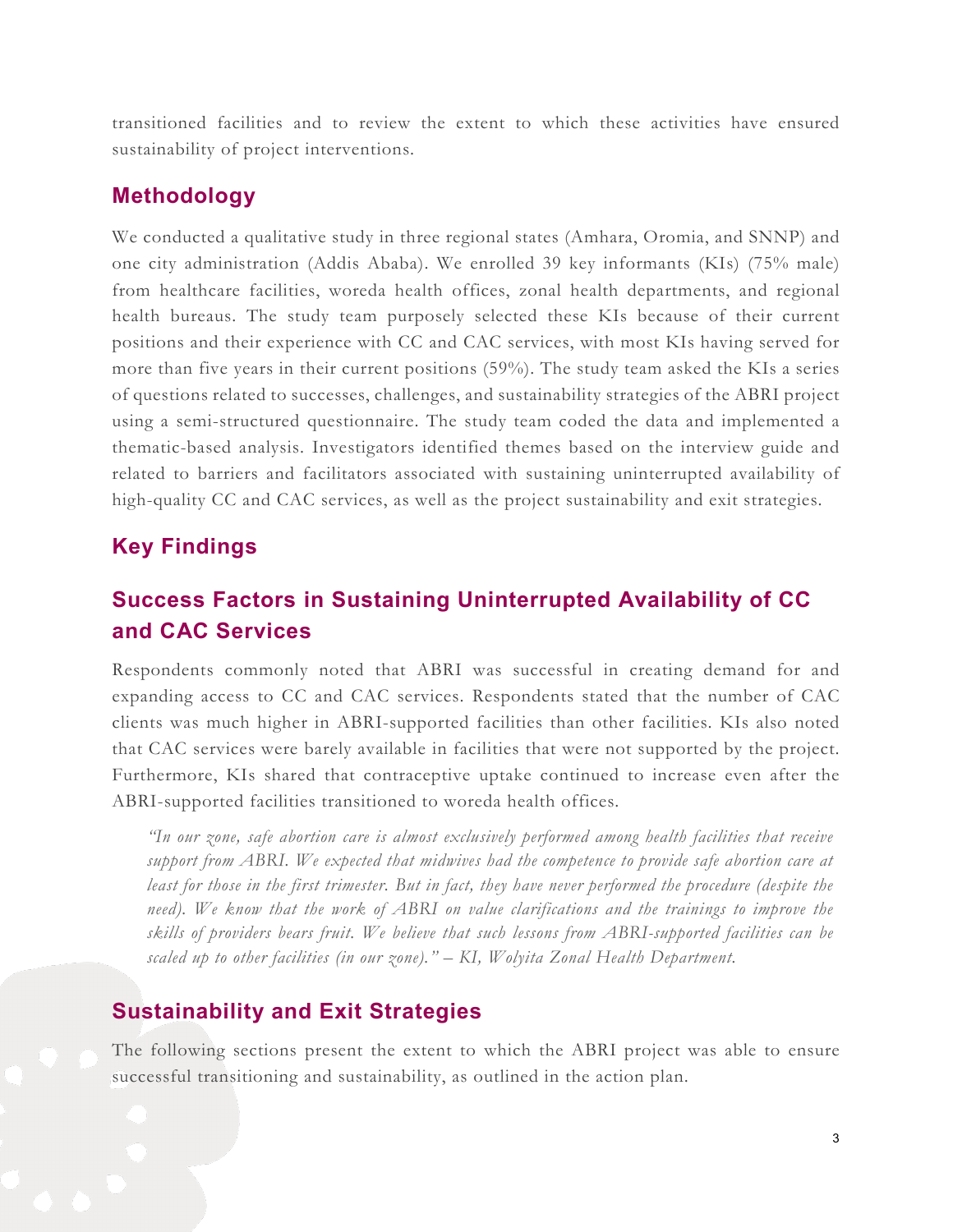#### **Building the Capacity of Government Partners to Conduct Supportive Supervision and Performance Reviews**

KIs from the regional health bureaus and zonal health departments stated that ABRIsupported health providers received adequate training through the project. Participants agreed that staff have sufficient experience and expertise to conduct supportive supervision and performance reviews and implement these independently. KIs from this group also reported that they were confident that the services would continue without interruption after the transition is complete.

That said, KIs from the lower-level healthcare facilities and woreda health offices had a different view. These KIs reiterated that the government system did not yet have the capacity to effectively deliver quality CC and CAC services after the transition. While they noted that the ABRI project had excellent experience and expertise in providing training and coaching support as well as facilitating performance review meetings, they believed that supervisors at the regional health bureaus and zonal health departments still did not have sufficient expertise to conduct supportive supervision nor would they able to maintain service quality after transitioning.

*"I don't think those people working at woredas and regions have a similar level of experience with that as the ABRI staff. ABRI staff are well-trained and committed to building the capacity of our staff. They motivated us to provide good quality family planning and abortion services. By the way, I give more credit to them on their work to motivate us. They did not give us money, but they showed us professionalism and commitment. That was the motivating factor for us." – KI, Wondogenet Health Center*

#### **Strengthening Supply Chain Management**

KIs noted that after ABRI reduced its support, healthcare facilities encountered frequent stock-outs of supplies and medications for medical abortions, suggesting issues with supply chain management. While ABRI had established mechanisms to ensure delivery of supplies and medications through the Ethiopian Pharmaceuticals Supply Agency (EPSA), several challenges occurred resulting in these stock-outs.

*"Before ABRI minimized its support, they [ABRI] were providing supplies and medicines. For example, they provided us with drugs for medical abortion. Now we are receiving those supplies and drugs from EPSA. They [EPSA] never deliver the drugs on time. Last summer, we were unable to provide medical abortion for more than a month because of stock-out of the drugs." – KI, Debrebirhan Health Center* 

### **Providing SOJT**

We asked KIs to comment on the status of SOJT activities in their facilities. According to many of the respondents, the SOJT approach was another strategy to ensure sustainability of CC and CAC services. However, the responses from KIs revealed variations in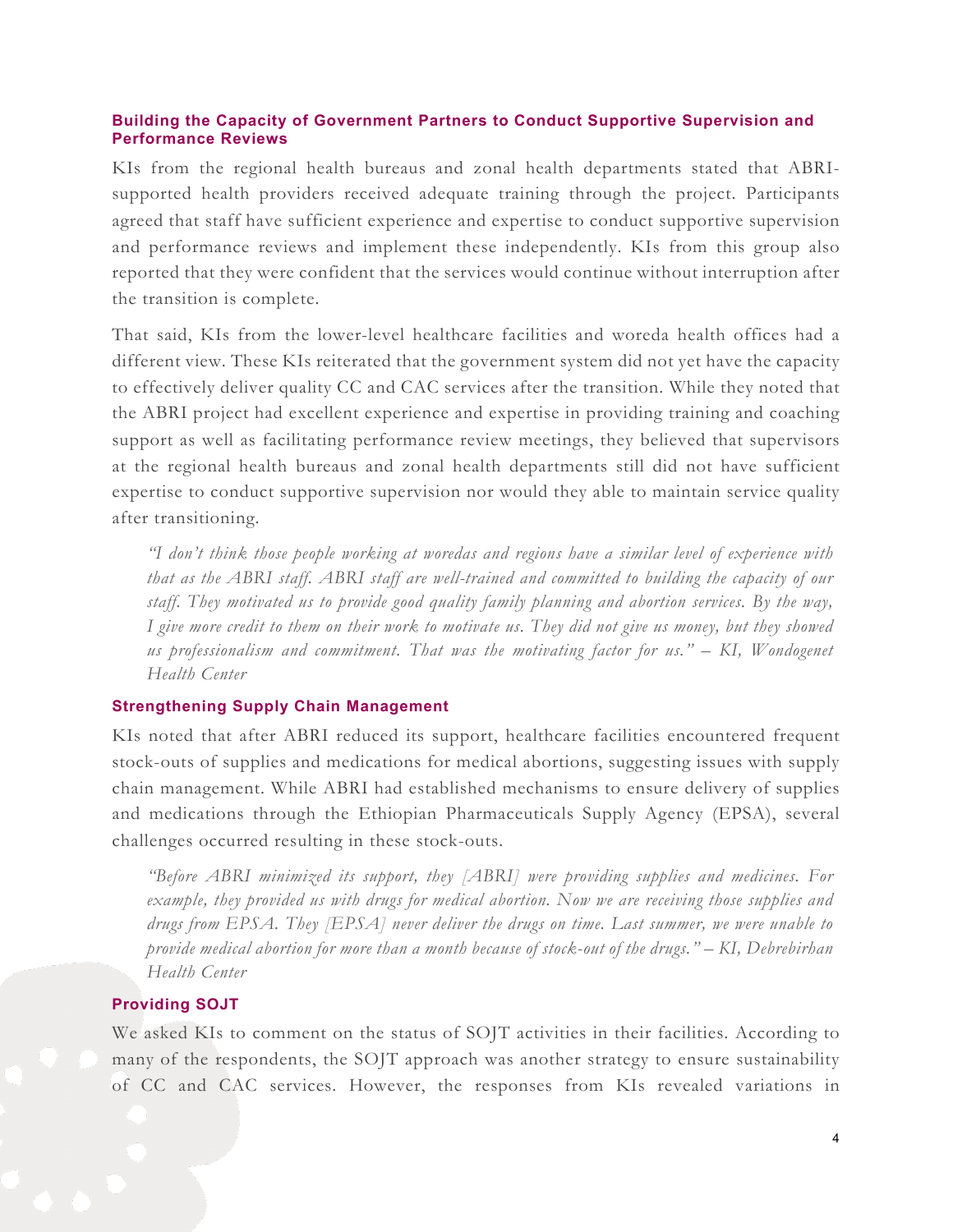implementing SOJTs at the regional level. The KIs in the Amhara region believed that healthcare providers were less interested in attending SOJTs, citing lack of incentives as a key reason. Indeed, in Amhara, ABRI provided small stipends for providers who attended SOJTs during the weekends. KIs raised concerns that the region may not be able to pay for such incentives in the future, which could threaten the sustainability of these sites since providers might be less willing to attend or be engaged in such trainings.

Unlike the Amhara region, KIs in the Sidama and SNNP regions noted that many of the healthcare providers at the ABRI-supported facilities eagerly attended SOJTs. As a result, these providers effectively performed procedures, including insertion of long-acting reversible contraceptive methods and CAC services. Our results from these two regions show that the SOJT model may be a promising, sustainable strategy for the transitioning process.

In contrast, the KIs in the Oromia region noted that many healthcare providers had attended SOJT and agreed that such trainings would contribute to long-term sustainability. However, they also acknowledged that SOJTs were unable to train a sufficient number of providers on CAC or insertion and removal of intrauterine devices. The consensus from these KIs was that the SOJTs needed to reach more providers and failed to sufficiently develop skills related to intrauterine device insertion and removal and for CAC.

#### **Implementing Catchment-Based Mentoring**

KIs had mixed feelings about the outcomes of catchment-based mentoring activities. KIs from healthcare facilities reiterated that mentors from hospitals were not well-experienced and reflected that this intervention was less helpful. In contrast, KIs from regional health bureaus and zonal health departments viewed the catchment-based mentoring positively; however, they noted that the program should be expanded to include reproductive, maternal, neonatal, and child health (RMNCH) services. These KIs suggested that unless mentors consider all elements of RMNCH programs, mentoring would not be cost-effective nor sustainable. Moreover, KIs raised concerns that there are no financing mechanisms to support the catchment-based mentoring for the foreseeable future.

*"The issue now is its sustainability. ABRI focuses on CC and CAC. The plan from the MOH is to conduct mentoring in an integrated way. When I say integrated, I mean mentors should cover all RMNCH interventions. If it is conducted in an integrated approach, the program can be sustained as funds can be secured from different sources. If it is intervention-specific, the funding sources will be narrow. We may not be able to cover the expenses while mentors travel to various health centers and the program will finally stumble. At the moment, the government does not allocate budget for catchment-based mentoring." – KI, SNNP Regional Health Bureau*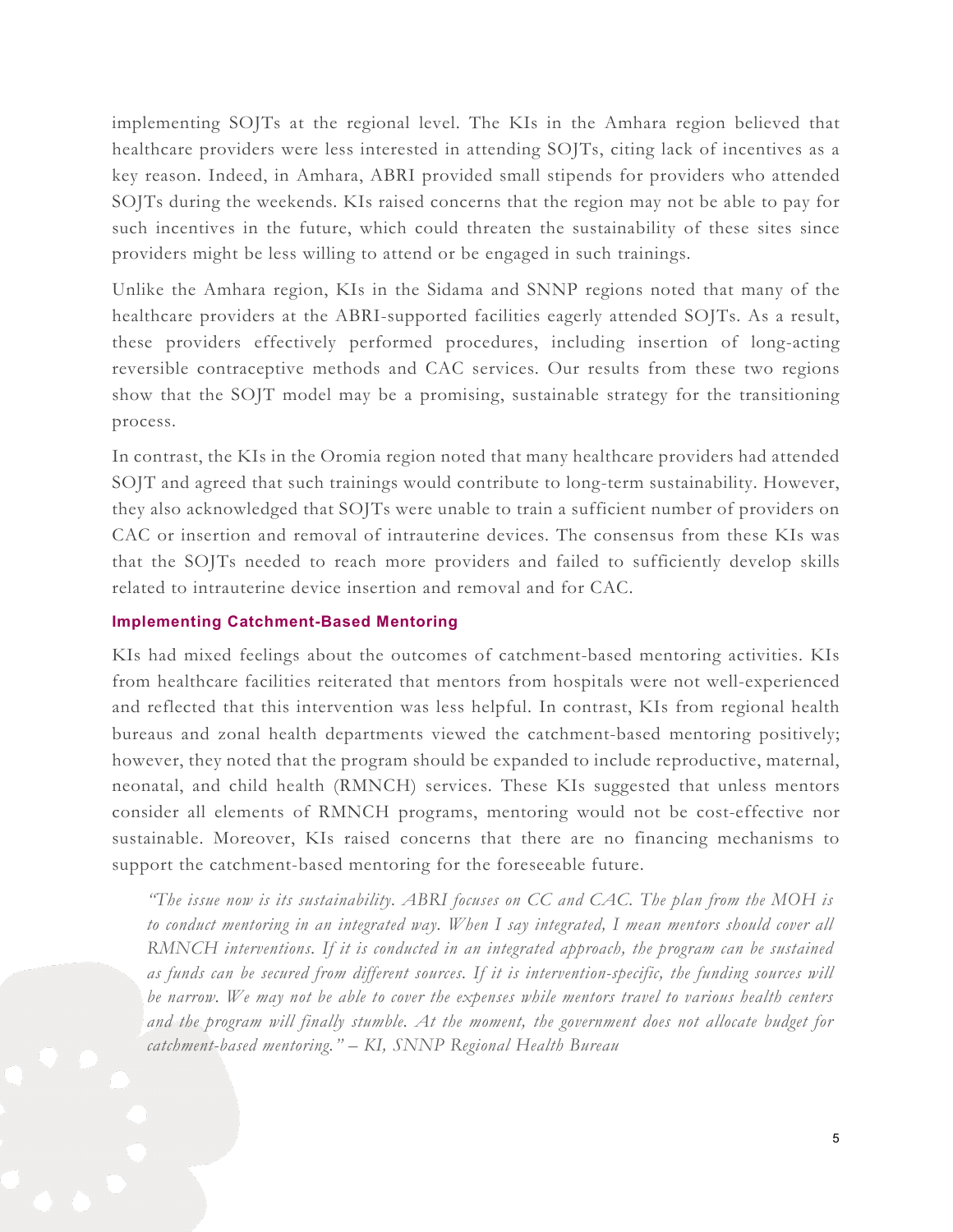## **Program Recommendations**

Based on the qualitative data, the ABRI project has identified the following recommendations:

- Establish coordination mechanisms at the district level, such as technical working groups. Strategies should strengthen the coordination mechanisms between zonal health departments and woreda health offices. Technical working groups should meet regularly, and steering committees and taskforces should be revitalized. This would allow for examinations of project sustainability and evaluations of supervision and performance reviews.
- Intensify support to strengthen the supervisory, monitoring, and leadership capacity of the zonal health departments and woreda health offices.
- Establish coordination mechanisms between the EPSA program and the decentralized health delivery system, including the EPSA hubs and the regional health bureaus and zonal health departments. This approach may help minimize barriers in supply chain management and help overcome stock-outs.
- Coordinate activities related to catchment-based mentoring with other partners that have similar interests and target all priority RMNCH interventions instead of solely focusing on CC and CAC services. Catchment-based mentoring could also be enhanced by boosting the capacity of mentors in line with national guidelines and protocols.
- Ensure funding for catchment-based mentoring using various financing mechanisms. ABRI and other organizations can refocus their efforts on conducting policy advocacy to secure financing from the government treasury.

## **Acknowledgemets**

EngenderHealth is grateful to the government of Ethiopia, including specifically the Federal Ministry of Health, for their leadership and collaboration in delivering this program. We would also like to thank the civil society organizations that partnered with us to implement community-level activities. ABRI would like to thank those who contributed to the design of the assessment. We are also grateful to the respondents who participated in the qualitative study. We acknowledge the generous funding provided by our large anonymous donor that enabled us to implement the ABRI program.

This document was written by Addisalem Titiyos, Assefa Alem, Mengistu W/Tensay, Zerihun Bogale, Jemal Kassaw, and Kathryn O'Connell, and edited by Amy Agarwal.